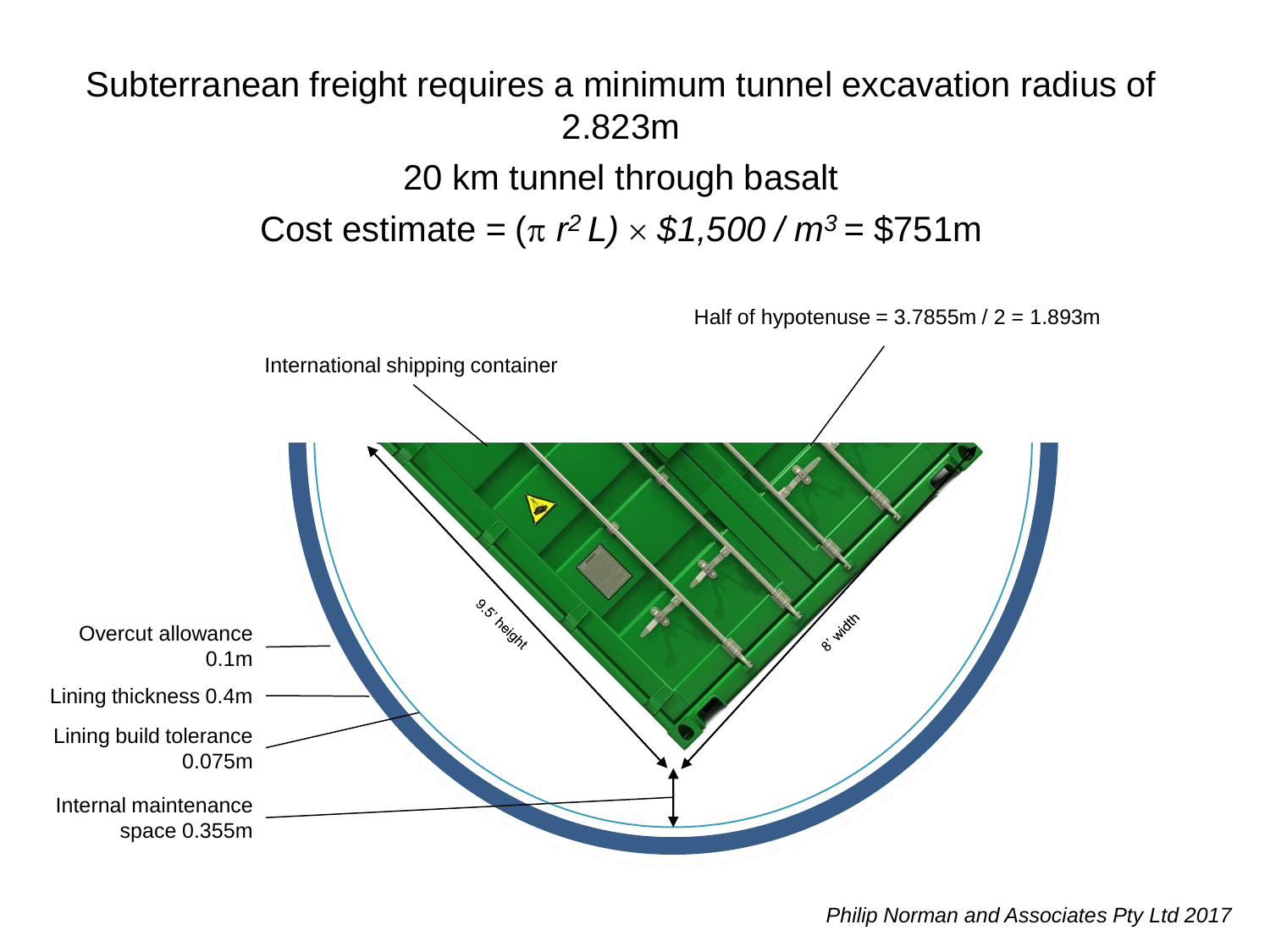#### **Figure 2.** Transport from container port to strategic distribution centres



Distribution centres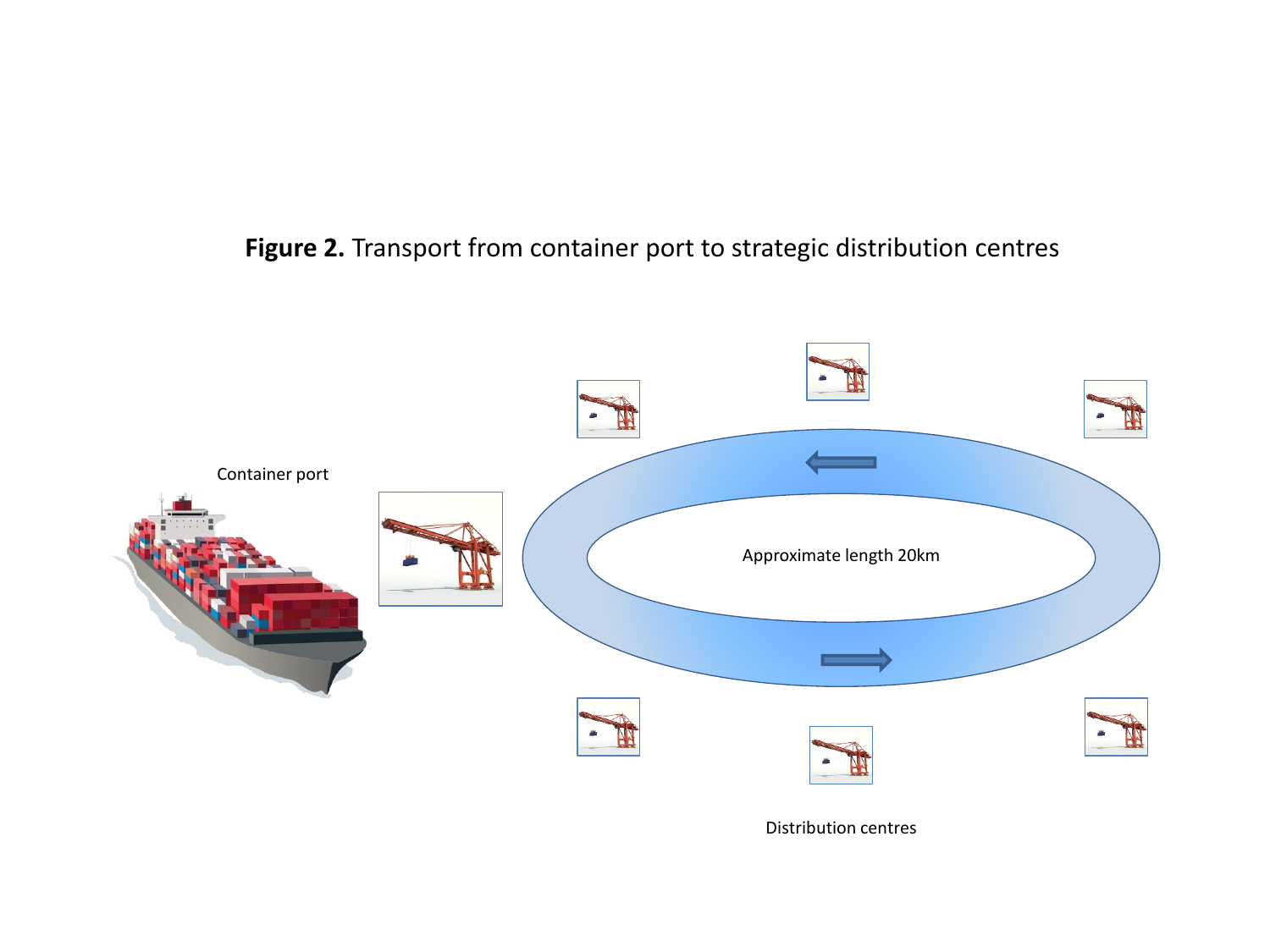# **Freight Tunnel for Melbourne passed first economics test ACE16**

- I like it.
- You have underestimated the Economic Benefits
	- Left out noise reduction
	- Left out the benefits to congestion on the Western Ring Road
	- BUT overstated the value of lives and serious accidents saved
- Please spend the \$2 billion "Perth Freight Link".
	- Currently frozen by the Supreme Court of WA
	- Your freight tunnel will not hurt the environment.
	- If WA does not spend \$2bn the Commonwealth will take it back.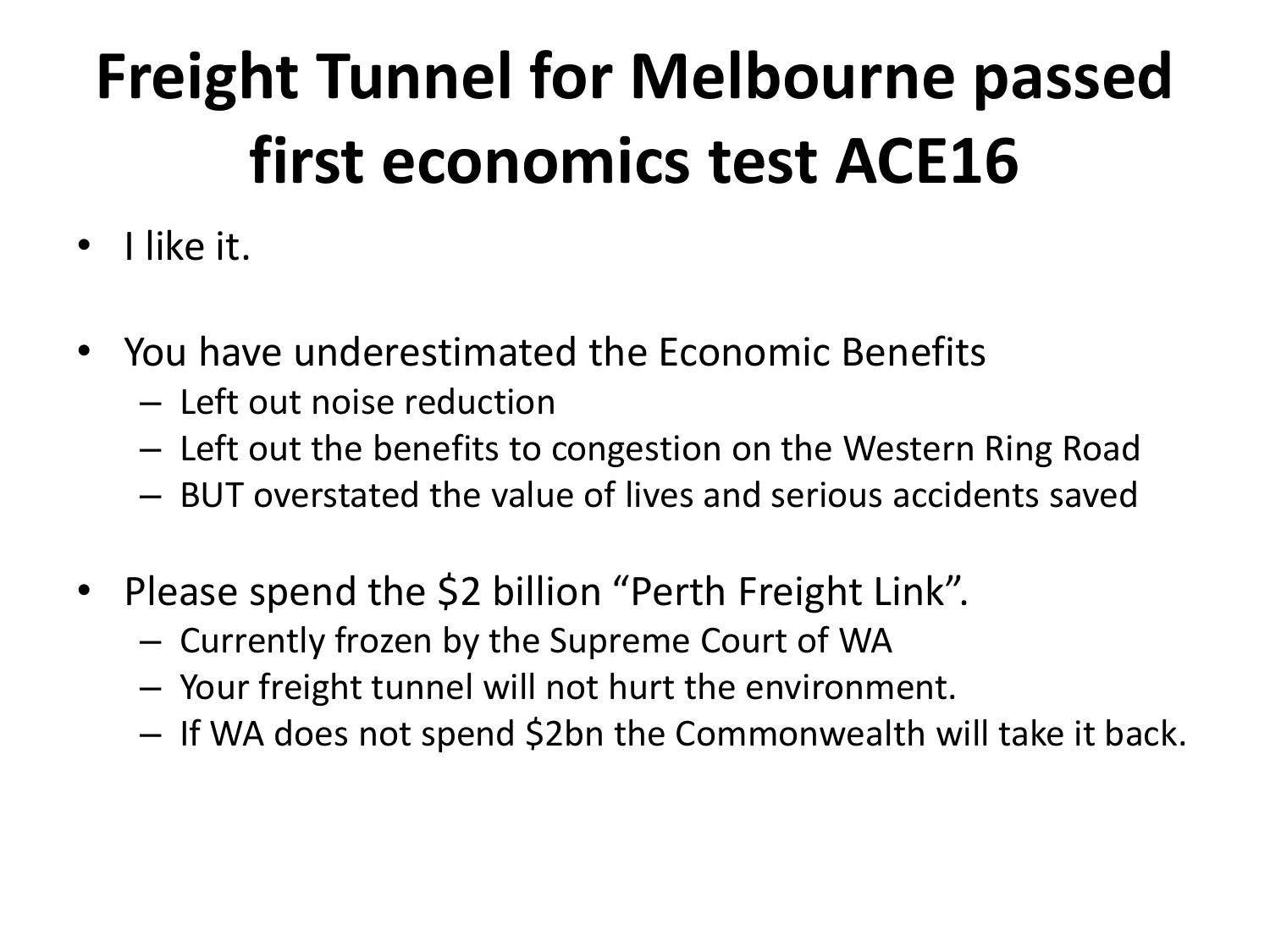## Perth Freight Link \$2b

Mayor of Fremantle

- December 2016 focus on next Minister for Transport
- Early March 2017 WA changed government
- Late March focus on Kwinana

Mayor of Kwinana

- Focus on 15 years ahead Indian Ocean Gateway
- Land side access under Dampier to Bunbury gas pipe
- <http://indianoceangateway.com.au/>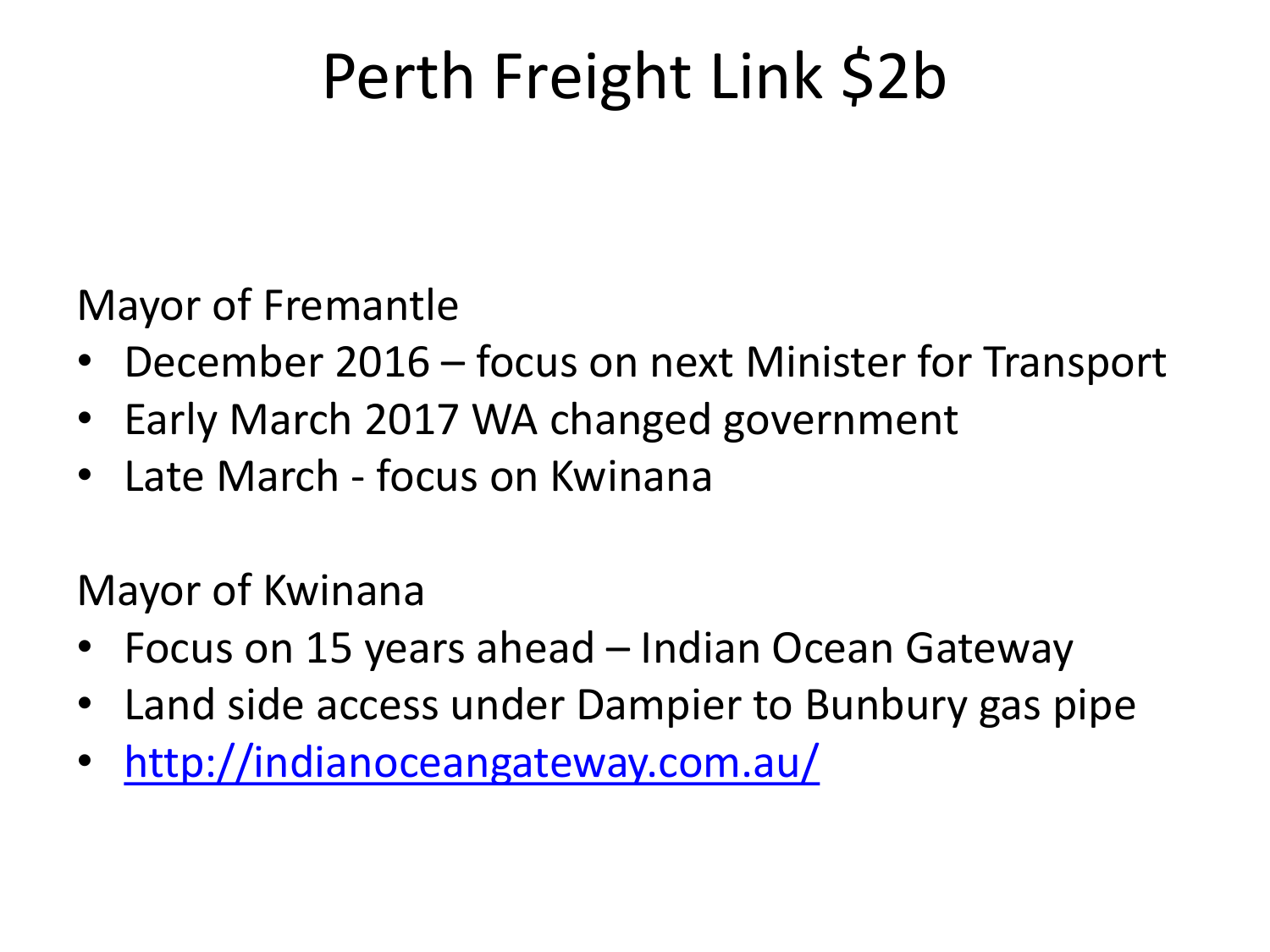## Staff April 2017

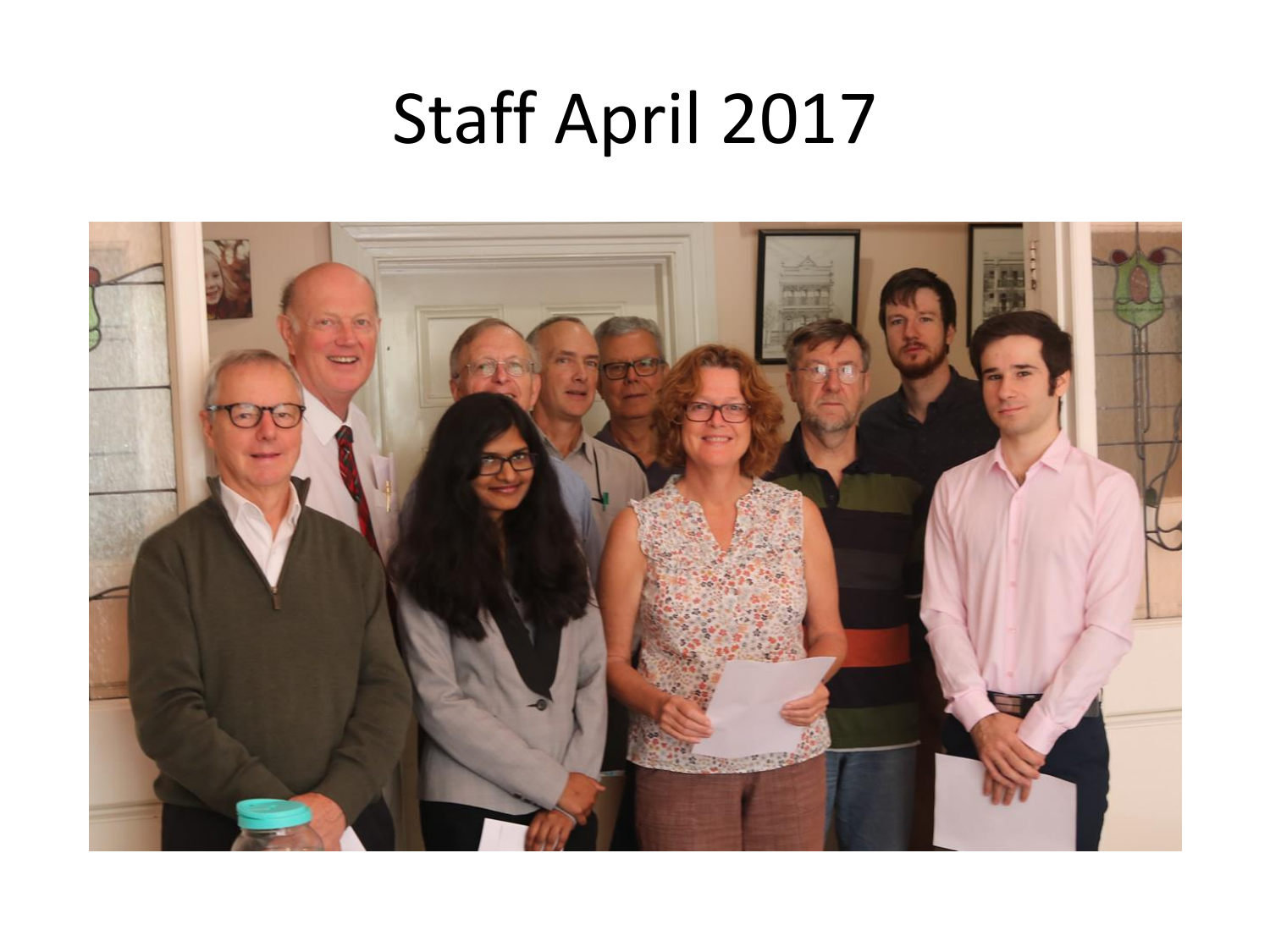# **FREIGHT TUNNEL FOR MELBOURNE - Peer Reviews, ARC, R&D** (April -)

Risk engineer and Tunnelling engineer

Economists and Actuary

Local heavy automotive manufacturing firm

- Safe?
- Geometry will it fit?
- Cost?

Swinburne University of Technology

- Masters intern student business intelligence
- Senior lecturer, business and innovation, ARC industry linkage

R&D grant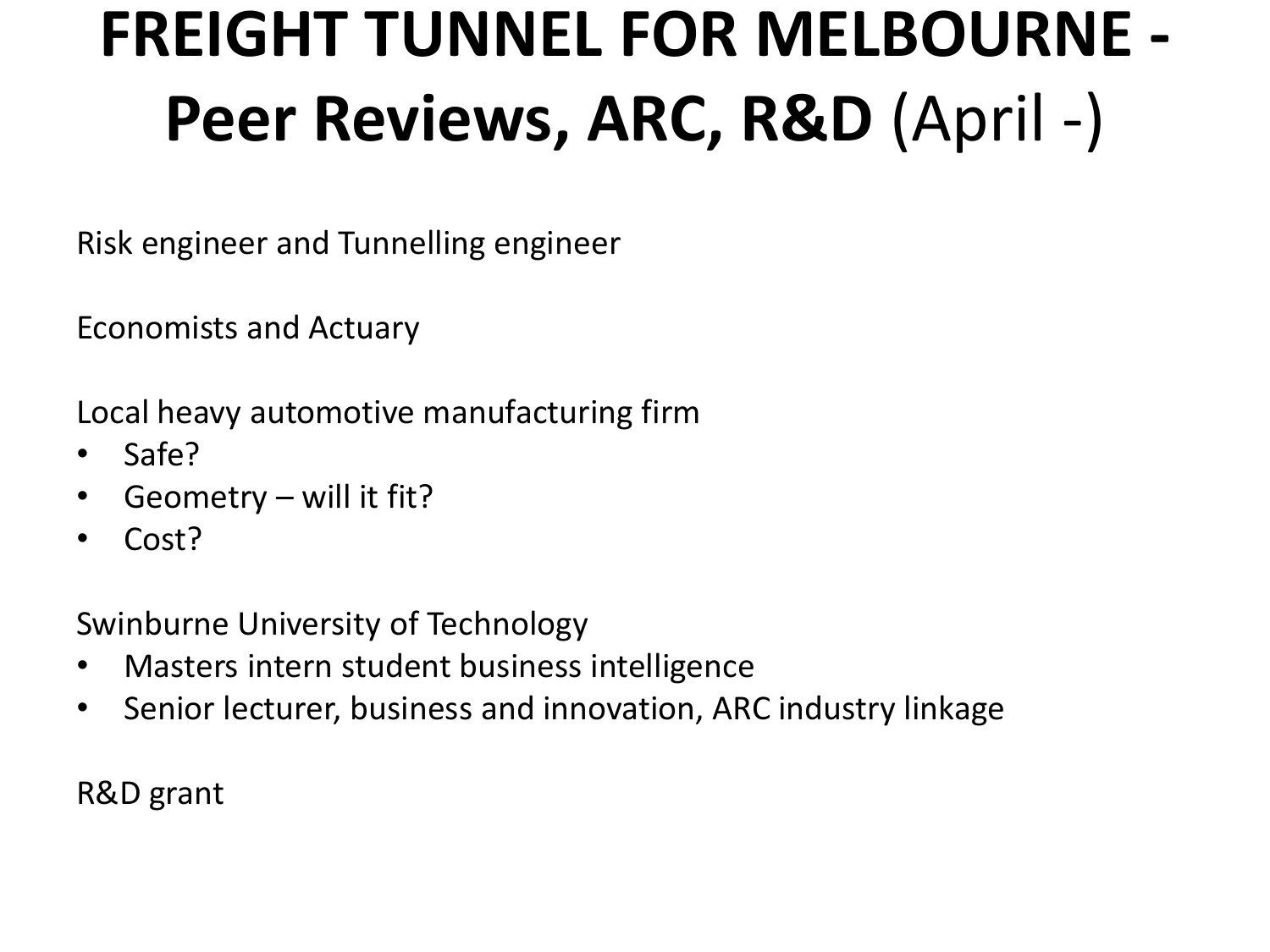#### Economic Capital Costs

|                           | <b>ACE 16</b> | <b>ACE 17</b>  | <b>Quality of ACE17</b> |
|---------------------------|---------------|----------------|-------------------------|
|                           | \$m NPV at 4% | $$m$ Raw       |                         |
| Tunnel                    | 1039          | 751            | Medium - High           |
| Vehicles (800)            | 178           | 400            | Medium                  |
| <b>Hoists</b>             | 247           | 247            |                         |
| <b>ICT</b>                | 523           | 100            |                         |
| <b>Electricity Supply</b> |               | 100            |                         |
| Ventilation               |               | 100            |                         |
| <b>Project Management</b> |               | 100            |                         |
| IP                        |               | 100            |                         |
| <b>Fire Services</b>      |               | 50             |                         |
| <b>River Crossing</b>     | 185           | $\overline{0}$ |                         |
| Contingency               |               | $\overline{0}$ |                         |
| TOTAL                     | 2172          | 1948           |                         |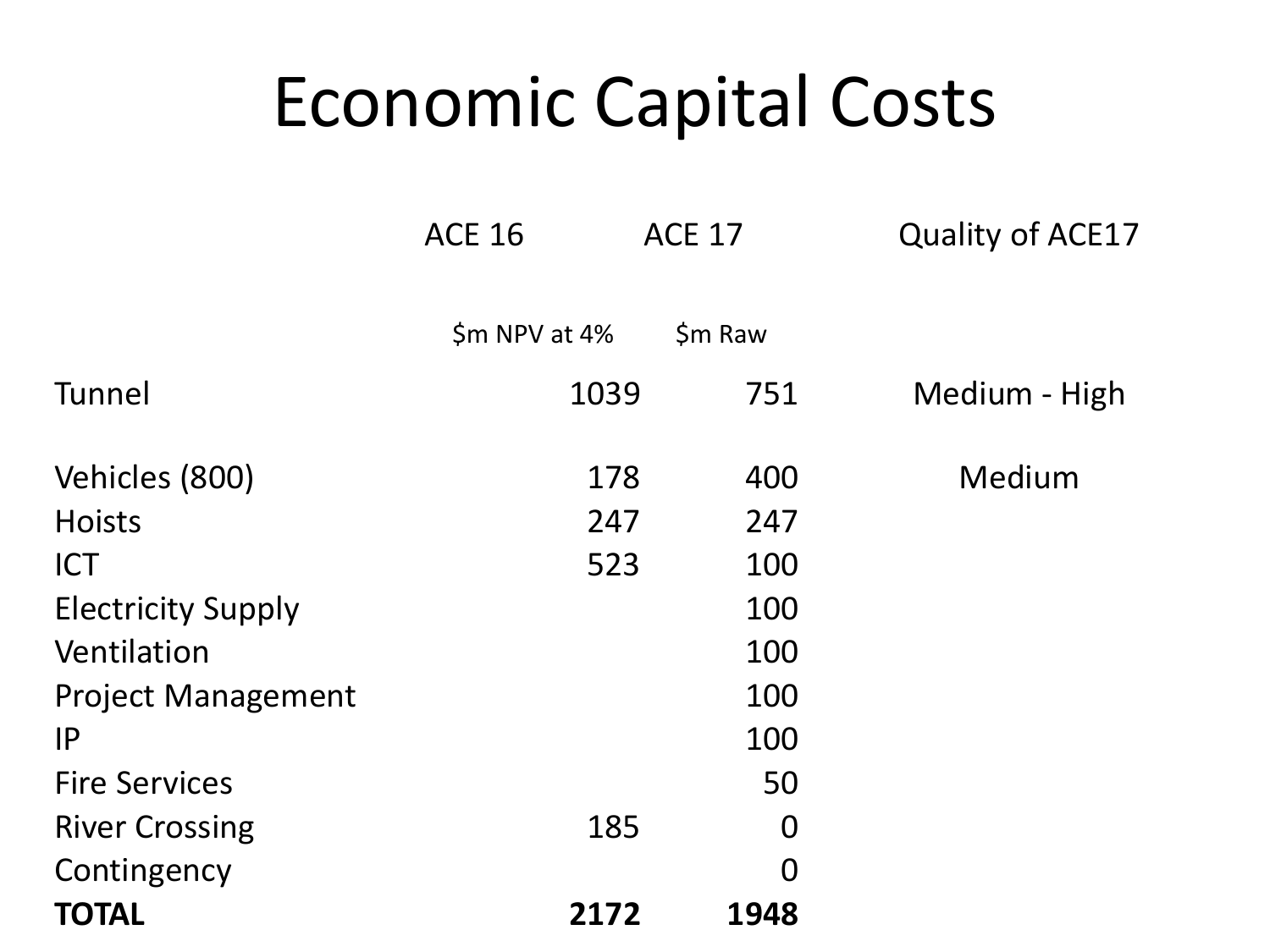# \$2 to move a container a km

capital cost only

operating costs modest

\$40 to move a container 20 km

\$ 2000 million to move 50 million containers at a million per annum over 50 years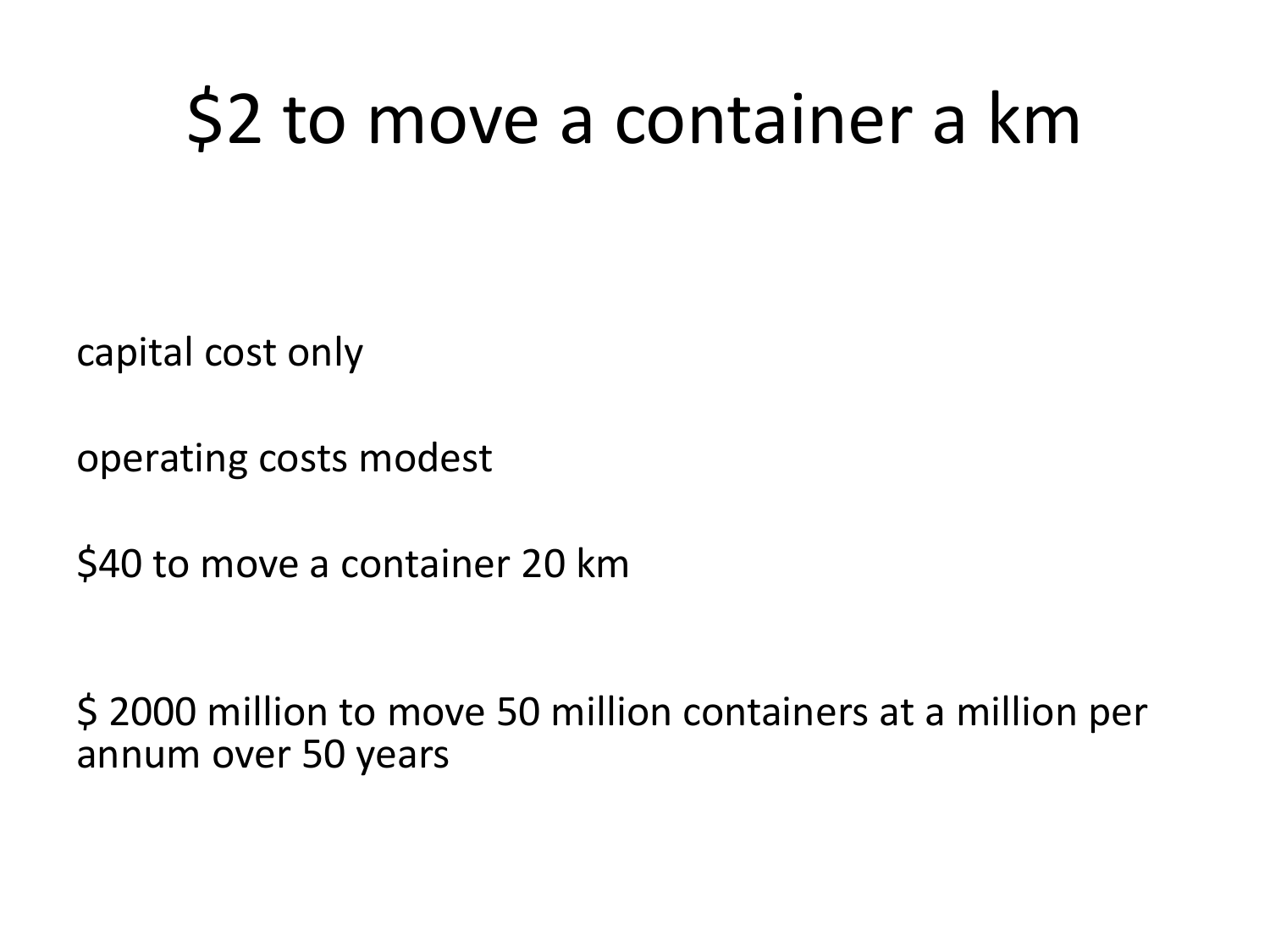#### Economic Benefits - update on ACE 16

|                                             | <b>ACE 16</b>  | <b>ACE 17</b>       |
|---------------------------------------------|----------------|---------------------|
|                                             | $Mar-16$       | Change to July 2017 |
| Road Vehicles Saved                         | 690            | <b>DOWN</b>         |
| Congestion Benefits to remaining road users | 675            | <b>UP</b>           |
| <b>Vehicle Operating Costs saved</b>        | 540            | <b>DOWN</b>         |
| Social (crash costs)                        | 345            | <b>DOWN</b>         |
| Environmental (health costs)                | 86             | <b>UP</b>           |
| <b>Producer Surplus</b>                     | $-11$          | <b>DOWN</b>         |
| Noise reduction                             | $\overline{0}$ | <b>UP UP</b>        |
| <b>Wider Economic Benefits</b>              | $\overline{0}$ | Not needed?         |
| Value of Real Options for several projects  | $\overline{0}$ | <b>UP UP</b>        |
| Threat of competition for other projects    | $\overline{0}$ | <b>UP</b>           |
| <b>TOTAL</b>                                | 2325           | UP a little         |